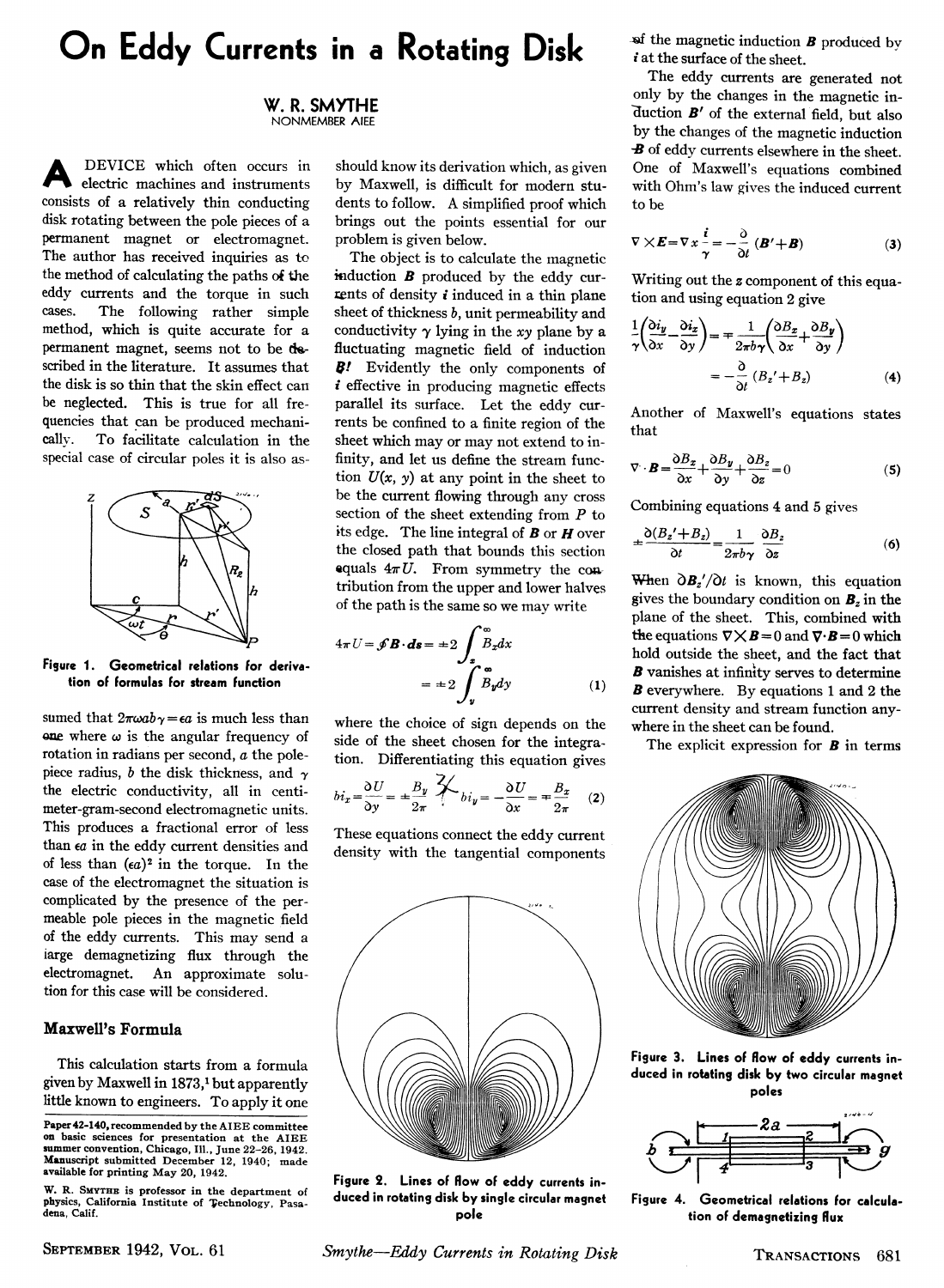of **B'** which was given by Maxwell<sup>1</sup> can be obtained as follows. The right side of equation 6 is finite at all times which **means** that if  $\Delta t \rightarrow 0$  then  $\Delta (B_z' + B_z) \rightarrow 0$ . Thus an abrupt change in *Β'* instantaneously induces eddy currents such as will maintain  $B' + B$  unchanged in the sheet. Therefore, for a specified change in *Β'* the initial value of *Β* is known, and, if no further changes in *Β'* occur its subsequent values as the eddy currents decay are found by putting  $\partial \mathbf{B}'/\partial t = 0$  in equation 4 and solving. A second abrupt change in **B**<sup>*f*</sup> produces a second set of eddy currents, and so forth. At any instant the actual field of the eddy currents is a superposition of these. As the magnitudes of the discontinuous changes in the external field become smaller, and the intervals between them shorter, we approach as a limit a continuously changing magnetic field.

Suppose that the sources of the inducing field lie above the *xy* plane where  $z > 0$ . At  $t=0$  the source changes abruptly the induction being  $B_1' = F_1(x, y, z)$  when  $-\infty < t < 0$  and  $B_2' = F_2(x, y, z)$  when  $0 < t < \infty$ . As just shown the eddy currents generated at  $t = 0$  initially keep the field on the negative side of an infinite sheet unchanged. When  $s < 0$  we have therefore

$$
\boldsymbol{B}_{t=0} = \boldsymbol{B}_1' - \boldsymbol{B}_2' = \boldsymbol{F}_1(x, y, z) - \boldsymbol{F}_2(x, y, z) \tag{7}
$$

Since  $B_2$ <sup>'</sup> is not a function of *t*, equation 6. reduces to

$$
\pm \frac{\partial \beta_z}{\partial t} = \frac{1}{2\pi b \gamma} \frac{\partial B_z}{\partial z} \tag{8}
$$

these equations, 7 and 8, are satisfied by **f** =  $\mathbf{F}_1(x, y, z = \frac{1}{2\pi b\gamma})$  - $(9)$  $\mathbf{F}_2(x, y, z)$ 

Because the eddy currents must die out, and their magnetic field must be symmetrical about the sheet, we take the plus sign when **s** is positive and the negative sign when z is negative. Thus equation **<sup>9</sup>** shows that, in addition to *B<sup>2</sup>* which would exist if no sheet were present, there is a decaying field due to eddy currents which appears, from either side of the sheet, to be caused by a pair of images receding with uniform velocity  $1/(2\pi b \gamma)$ . Suppose our inducing field has the form

$$
\boldsymbol{B}' = \boldsymbol{F}(t, x, y, z) \tag{10}
$$

The change in this field in an infinitesimal time interval  $d\tau$  is given by

$$
\frac{\partial \boldsymbol{B}'}{\partial t} d\tau = \frac{\partial}{\partial t} \boldsymbol{F}(t, x, y, z) d\tau \tag{11}
$$

The initial field of the eddy currents formed in that interval must be equal and opposite to this and must die out as if their source moved away with a uniform speed  $1/(2\pi b\gamma)$ . Thus the eddy currents at a time *t* due to a change in the interval  $d\tau$  at a time  $\tau$  before *t* is given by

$$
d\boldsymbol{B} = -\frac{\partial}{\partial t} \boldsymbol{F} \left( t - \tau, x, y, z = \frac{\tau}{2\pi b \gamma} \right) d\tau \qquad (12)
$$

This is Maxwell's formula. It has many applications.<sup>2</sup> When the field is produced by moving permanent magnets, it is convenient to express *U* in terms of the scalar magnetic potential  $\Omega$ . Since we have unit permeability we may write

$$
U = \frac{1}{2\pi} \int_{r}^{\infty} B_r dr = \frac{\omega - 1}{2\pi} \int_{r}^{\infty} \frac{\omega \Omega}{\delta r} dr = \frac{\Omega}{2\pi} (13)
$$

### **Application to Magnet Moving in a Circle**

We now take the case of a magnetic field produced by a long right circular cylinder of radius a, uniformly and permanently magnetized parallel to its axis, so as to give a total flux Φ. The magnetic pole density in the face is therefore  $\angle$ (2 $\pi a$ )<sup>2</sup>. This magnet moves in a circle with a uniform angular velocity  $\omega$  its axis

unprimed or primed according as they refer to the axis of rotation or to the polepiece axis. The scalar magnetic poten- $\mathbf{i}$ iel $\Omega'$  of its lower face, of area S, at the point *Ρ* is seen from Figure 1 to be

$$
\Omega' = \frac{\Phi}{(2\pi a)^2} \int_{S} \frac{dS}{R_2} = \frac{\Phi}{(2\pi a)^2} \times \int_{0}^{a} \int_{0}^{2\pi} \frac{r_1' dr_1' d\theta'}{\sqrt{h^2 + r_1'^2 + r'^2 - 2r_1'r' \cos \theta'}}
$$

 $\overline{a}$ 

where  $r'^2 = r^2 + c^2 - 2rc \cos(\omega t + \theta)$ . This combined with equations 12 and 13 give the stream function to be

$$
U = \frac{\Phi}{(2\pi)^3 a^2} \int_0^u \int_0^{2\pi} \int_0^{\infty} \frac{\delta}{\delta t} \times
$$

$$
\left(\frac{r_1' dr_1' d\theta' d\tau}{\sqrt{h_r^2 + r_1'^2 + R_r'^2 - 2r_1' R_r' \cos \theta'}}\right) \quad (14)
$$

where  $R_r' = r^2 + c^2 - 2rc \cos(\omega(t-\tau)+\theta)$ and  $h_r = h + \tau/(2\pi b\gamma) = h + u$ . Let us now bring the pole piece down close to the plate so that  $h_{\tau} = \tau/(2\pi b \gamma)$ , and bring up a similar pole of opposite sign from the other side, so that the eddy current density is doubled. We now carry out the differentiation with respect to *t* and set  $t=0$  so that the  $\theta=0$  line bisects the pole piece when  $t = 0$ . The integral then becomes

$$
\frac{r c \Phi \epsilon}{r (2\pi a)^2} \int_0^a \int_0^{2\pi} \int_0^\infty \frac{\sin (\theta + \epsilon u) (R_u' - r_1' \cos \theta') r_1' dr_1' d\theta' du}{R_u' (u^2 + r_1'^2 + R_u'^2 - 2R_u' r_1' \cos \theta')^{3/2}} \tag{15}
$$

being *c* centimeters from the *ζ* axis, and its lower end *h* centimeters above the  $z = 0$  plane in which lies an infinite plane sheet of thickness *b* and conductivity  $\gamma$ . Its upper end is too remote for consideration. Polar co-ordinates will be written



**Figure 5. Curves showing torque versus speed for large disk rotating between the four rectangular pole pairs of an electromagnet, measured by Lentz** 

**682 TRANSACTIONS** Smythe—Eddy Currents in Rotating Disk ELECTRICAL ENGINEERING

where 
$$
\epsilon = 2\pi \omega b \gamma
$$
 and  $R_u'^2 = r^2 + c^2 - 2rc \times \cos(\theta + \epsilon u)$ . For 3,000 rpm with a copper sheet 0.25 millimeter thick  $\epsilon \approx 0.01$  so that  $u^2$  in the denominator has reached the value 100 when  $\epsilon u$  reaches 0.1. In calculating such a quantity as the torque where the current density is integrated over the pole piece, the neglect of  $\epsilon$  produces a fractional error less than  $(\epsilon/a)^2$ , so that the result should be good to one per cent for a sheet one millimeter thick. We may therefore drop the  $\epsilon$  terms se that  $R_u'$  becomes the r' in Figure 1 and integrate with respect to u giving

$$
U = \frac{K \sin \theta}{r'} \times
$$
  

$$
\int_0^a \int_0^{2\pi} \frac{(r' - r_1' \cos \theta')r_1' dr_1' d\theta'}{r'^2 + r_1'^2 - 2r'r_1' \cos \theta'} (16)
$$

where we have written *Κ* for the coefficient of the integral in equation 15. The integral with respect to  $\theta'$ , from Dwight's table of integrals 860.2, is zero when  $r' < r_1'$  and  $\pi/r'$  when  $r' > r_1'$ . Thus the upper limit for the  $r_1'$  integration is  $a$ when  $r' > a$  and  $r'$  when  $r' < a$ , which gives

$$
r' > a \qquad U = \frac{\omega r c b \gamma \Phi \sin \theta}{2\pi r'^2} \tag{17}
$$

$$
r' < a \qquad U = \frac{\omega r c b \gamma \Phi \sin \theta}{2 \pi a^2} \tag{18}
$$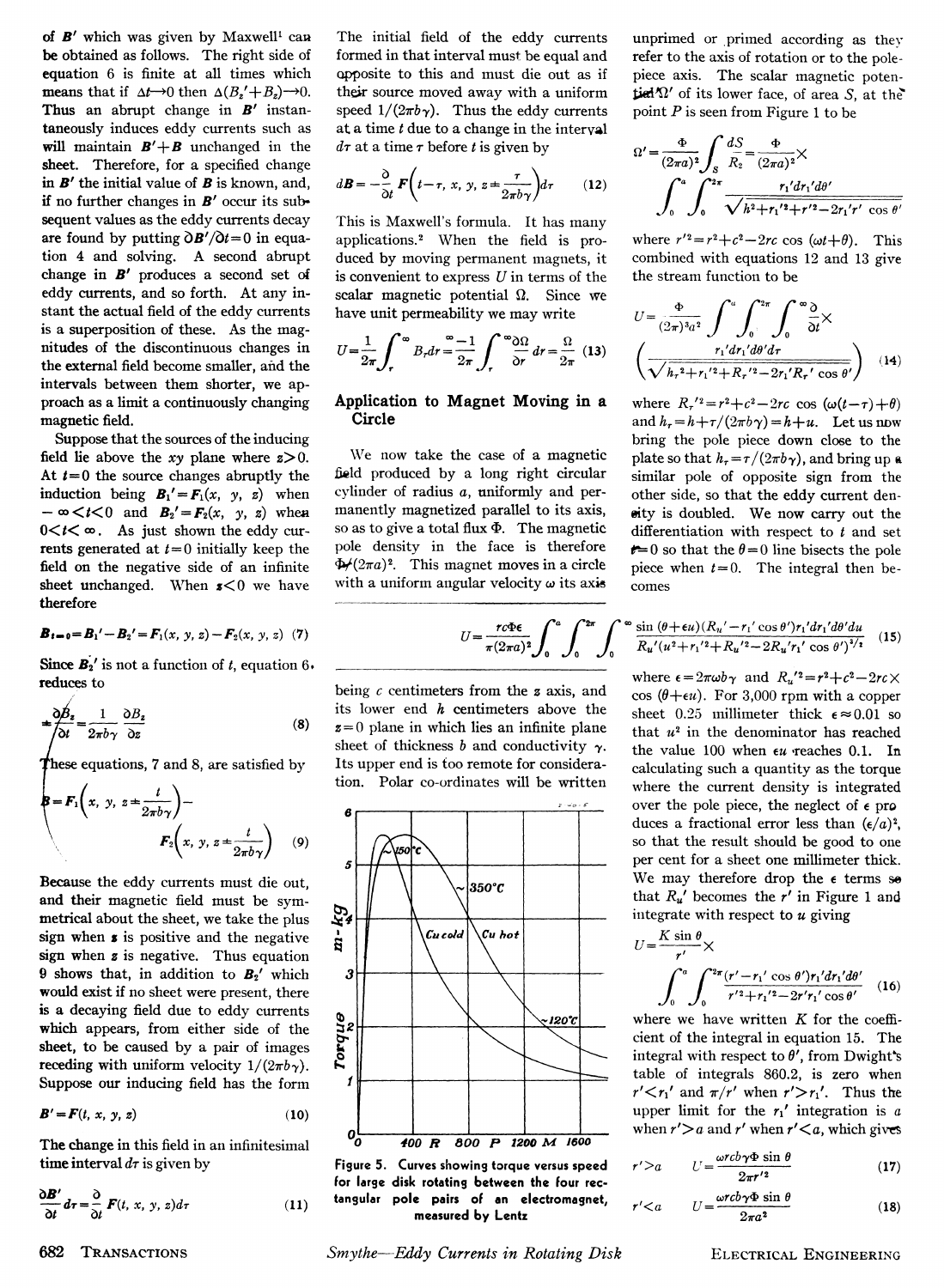The next question is how to restrict the eddy currents to the interior of the disk bounded by the circle  $r = A$ . We observe that if we use equation **15** to calculate *U*  for a second magnet also carrying a flux  $\Phi$  but with circular pole pieces of radius  $a'' = Aa/c$  centered at  $c'' = A^2/c$ , so that  $R_a''^2 = r^2 + (A^2/c)^2 - 2r(A^2/c) \cos(\theta + \epsilon u),$ and change the variables of integration from  $r_1$ ' to  $r_1$ ' A /c, and from u to  $Au/c$ , then the resultant expression is identical with equation 15, except that we have  $cR_u''/A$ instead of  $R_u'$  and  $A\epsilon/c$  instead of  $\epsilon$ . But when  $r = A$  we see that  $cR_u''/A = R_u'$ , so that both magnets, one outside and one inside the circle  $r = A$ , give the same U on this circle. Furthermore by taking the air gap in each magnet small, the fluxes are confined to the areas under the pole pieces, so that neither induces directly eddy currents on the other side of the circle  $r = A$ . It is evident that if the fluxes from the two magnets cut the sheet in opposite directions, then *U=0* when  $r = A$  and the currents induced by the inner pole are kept inside the circle. This is exactly the boundary condition for  $\theta$ disk of radius *A,* except that the calculated system includes the currents induced in the region  $r < A$  by the magnetic field of the eddy currents in the region  $r > A$ , which does not exist in the case of the disk. This field is proportional to  $\ddot{\bullet}$  which is, by hypothesis, small compared with Φ, and in addition the source is further away, so that the fractional error in *U* will be less than e. We should note also from the symmetry that the radial component of these secondary currents is opposite in sign on the two sides of the **&\*=0** line, so that their effect cancels out completely in calculating the torque which therefore should be accurate to terms in  $\epsilon^2$ . The contribution to U from the outer magnet is found by putting  $c^2 R''^2 / A^2$  for  $\overline{R}^2$  in equation 17. Adding this to equations **17** and **18,** we obtain for the stream function of the eddy currents in the disk  $\int_{c}$ 

$$
R>a \tU = \frac{\omega r c b \gamma \Phi \sin \theta}{2\pi} \left( \frac{1}{r^2 + c^2 - 2rc \cos \theta} - \frac{A^2}{c^2 r^2 + A^4 - 2rcA^2 \cos \theta} \right)
$$
 (19)

$$
R < a \quad U = \frac{\omega r c b \gamma \Phi \sin \theta}{2 \pi a^2} \left( 1 - \frac{A^2 a^2}{c^2 r^2 + A^4 - 2 r c A^2 \cos \theta} \right) \tag{20}
$$

The torque may be calculated by integrating the product of the radial component of the current by the magnetic induction and by the lever arm and integrating over the area S of the pole piece.

Thus, using equation **2,** we have

$$
T = \int_{S} \frac{rbi_r \Phi}{\pi a^2} dS = \frac{\Phi}{\pi a^2} \int_{c-a}^{c+a} \int_{-\theta_1}^{+\theta_1} r \frac{\partial U}{\partial r} r dr d\theta
$$

where  $\theta_1$  and r are connected by the relafrom  $r^2 + c^2 - 2rc \cos \theta_1 = a^2$ . Substituting for *U* from equation **20** and integrating with respect to  $\theta$  give

$$
T = \frac{\omega c b \gamma \Phi^2}{\pi^2 a^4} \times \qquad \qquad \downarrow \qquad \qquad \downarrow
$$
  

$$
\int_{c-a}^{c+a} \left( r^2 \sin \theta_1 - \frac{a^2 A^2 r^2 \sin \theta_1}{c^2 r^2 + A^4 - 2A^2 r c \cos \theta_1} \right) dr
$$
  
(21)

The integration is simplified by taking a new variable *u* so that  $4acu^2 = r^2 - (c-a)^2$ which gives the limits **0** and **1.** Thus we obtain, writing out  $\epsilon$ ,  $2 -$ 

$$
T = \frac{\omega b \gamma \Phi^2 c^2}{2\pi a^2} \left( 1 - \frac{A^2 a^2}{(A^2 - c^2)^2} \right) = \omega \gamma \Phi^2 D_1 \qquad (22)
$$

This formula gives the torque in dyne centimeters when  $\omega$  is in radians per second, Φ in maxwells, *a, b, c,* and *A* in centimeters and  $\gamma$  in electromagnetic units. If we are given the volume resistivity  $\rho$  of the disk in ohm-centimeters  $\gamma =$  $\mathbf{N}^{-9}/\rho$ .

If the magnet is fixed, and the disk rotates, the arrangement described exerts an undesired force on the disk axis which may be avoided by using two identical magnets on opposite sides of the axis and equidistant from it. This approximately doubles the torque given by equation **22.**  The additional torque from the eddy currents of one magnet flowing under the poles of the other may be found by an integral similar to equation **21** w T hich is

$$
T' = \frac{\omega b \gamma \Phi^2 c}{\pi^2 a^2} \int_{c-a}^{c+a} \left( \frac{r^2 \sin \theta_1}{r^2 + c^2 + 2rc \cos \theta_1} - \frac{r^2 A^2 \sin \theta_1}{r^2 c^2 + A^4 + A^2 rc \cos \theta_1} \right) dr \quad (23)
$$

Integrating by the same substitutions as equation **21,** adding to equation **22** and multiplying by two give

$$
T = \frac{\omega b \gamma \Phi^2 c^2 \left( 4c^2 + a^2 - \frac{2a^2 A^2 (A^4 + c^4)}{(A^4 - c^4)^2} \right)}{m \phi^2 D_2}
$$
\n
$$
= \omega \gamma \Phi^2 D_2
$$
\n(24)

This holds when the two magnet fields are antiparallel. If we subtract the integral of equation **23** from equation **22** and multiply by two we get

$$
(20) \t T = \frac{\omega^b \gamma \Phi^2 c^2}{\pi a^2} \left( \frac{4c^2 - a^2}{4c^2} - \frac{4a^2 c^2 A^4}{(A^4 - c^2)^2} \right) = \omega \gamma \Phi^2 D_2''
$$
\n(25)

This holds when the two magnetic fields are parallel. The arrangement of equation **24** gives more torque than that of equation **25.** The eddy-current flow lines corresponding to constant values of *U* as calculated from equations **19** and **20** applied to the cases of equations **22** and **24**  are shown in Figures 2 and 3 where  $a =$  $\sqrt{7}$  cm,  $c=7$  cm,  $A=10$  cm and  $\omega b \gamma \Phi$ /  $(2\pi) = 3.5$ . The value *U* on the outer boundary is zero and changes by steps of one in Figure **2** and steps of two in Figure **3.** 

#### **Demagnetizing Effects**

So far the magnet pole pieces have been assumed to be so hard that they do not short-circuit the flux of the eddy currents. This is not true for the permeable pole pieces of an electromagnet, whose effect may be calculated approximately by observing that the current  $2U$  is enclosed by the rectangular path **1-2-3-4-1** in Figure 4, which lies in the upper and lower pole pieces except where it cuts across the disk and gap normally at  $r = r_1$  and  $\theta = \pm \theta_1$ . If the reluctance of this circuit lies entirely in the air gaps, each of length *g,* then the magnetic flux density  $B_e$  due to the eddy currents alone at  $r_h = \theta_i$  is  $4\pi U/g$ . Substituting for *U* from equation **20** and writing as before *e =* **2πω&** gives

$$
B_e = \frac{c\epsilon r_1 \Phi \sin \theta_1}{\pi a^2 g} \left( 1 - \frac{A^2 a^2}{c^2 r_1^2 + A^4 - 2r_1 c A^2 \cos \theta_1} \right)
$$
(26)

This shows that when *b* and *g* are comparable in size *B<sup>e</sup>* cannot be neglected compared with the original flux density  $\Phi/(\pi a^2)$ . The sin  $\theta_1$  term shows that the radial component of the eddy currents induced by *B<sup>e</sup>* have opposite signs under the two halves of the pole piece, so that they contribute nothing directly to the torque, but on the other hand they form closed circuits about the central portion and so produce a demagnetizing magnetomotive force in the electromagnet. The



**Figure 6. Curves showing torque versus speed For a large disk rotating between the single pair of circular pole pieces of an electromagnet as given by equations 22, 27, and 28** 

SEPTEMBER 1942, VOL. 61 **Smythe—Eddy Currents in Rotating Disk TRANSACTIONS** 683